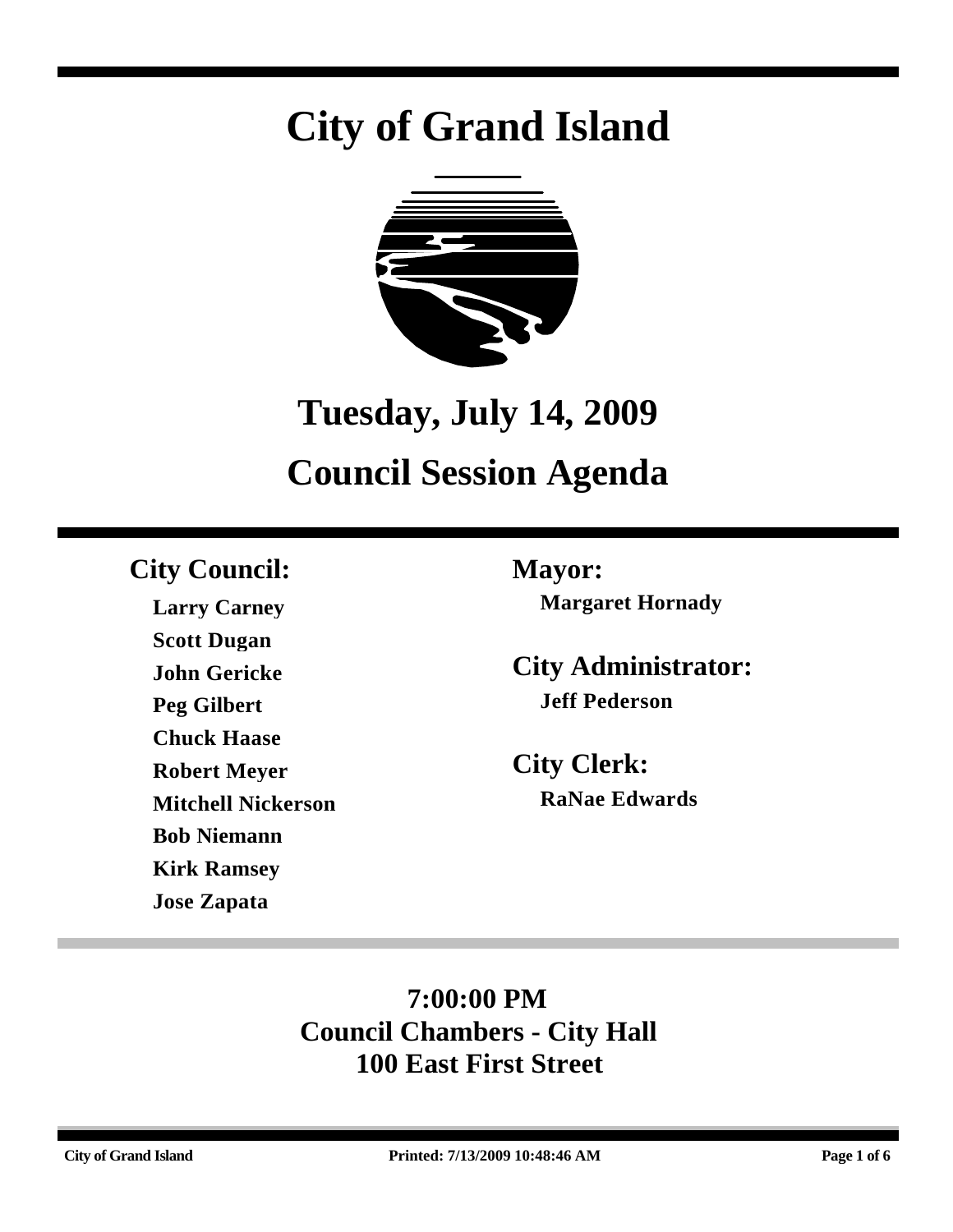#### **Call to Order**

**This is an open meeting of the Grand Island City Council. The City of Grand Island abides by the Open Meetings Act in conducting business. A copy of the Open Meetings Act is displayed in the back of this room as required by state law.**

**The City Council may vote to go into Closed Session on any agenda item as allowed by state law.**

#### **Invocation**

**Pledge of Allegiance**

**Roll Call**

# **A - SUBMITTAL OF REQUESTS FOR FUTURE ITEMS**

**Individuals who have appropriate items for City Council consideration should complete the Request for Future Agenda Items form located at the Information Booth. If the issue can be handled administratively without Council action, notification will be provided. If the item is scheduled for a meeting or study session, notification of the date will be given.**

### **B - RESERVE TIME TO SPEAK ON AGENDA ITEMS**

**This is an opportunity for individuals wishing to provide input on any of tonight's agenda items to reserve time to speak. Please come forward, state your name and address, and the Agenda topic on which you will be speaking.**

## **MAYOR COMMUNICATION**

**This is an opportunity for the Mayor to comment on current events, activities, and issues of interest to the community.**

#### **C. - SOLID WASTE AGENCY**

- **C.1 Public Hearing on Proposed Fiscal Year 2009-2010 Annual Budget for the Grand Island Area Solid Waste Agency**
- **C.2 2009-SWA-1 Approving Adoption of Fiscal Year 2009-2010 Annual Budget for the Grand Island Area Solid Waste Agency**

### **E - PUBLIC HEARINGS**

**E1 Public Hearing on Request from Firehouse Bar, LLC dba Firehouse Bar, 418 West 4th Street for a Class "C" Liquor License**

**E2 Public Hearing Concerning Change of Zoning for Land Located at 3204 West 14th**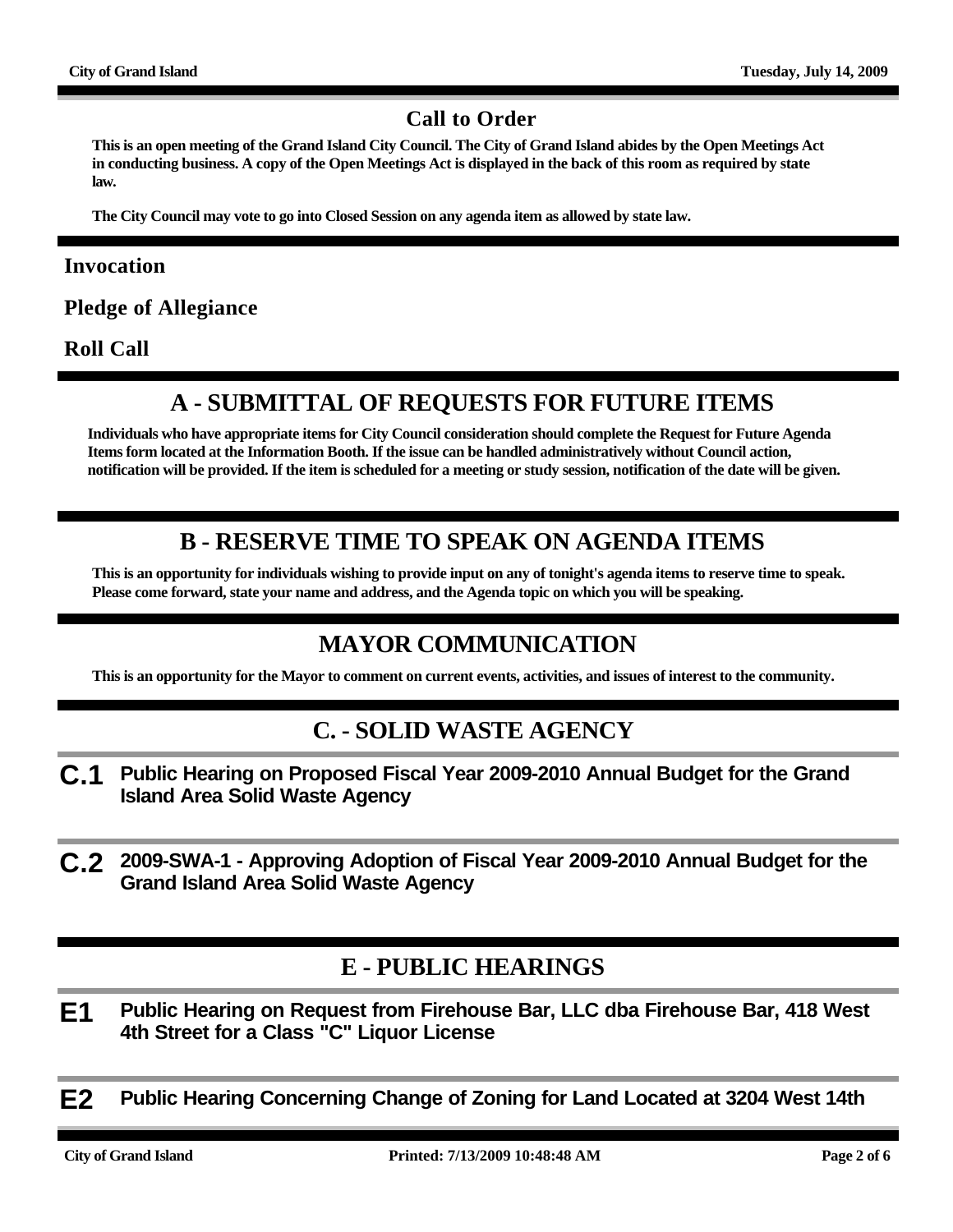#### **Street from R2 Low Density Residential to R4 High Density Residential**

- **E3 Public Hearing on Changes to Future Land Use Map of the GI Comp. Plan to Shift the Boundaries of Property Planned for GC General Commercial & Properties Planned for LM Low to Medium Density Residential in an Area East of So. Locust & So. of Wood River**
- **E4 Public Hearing Concerning Change of Zoning for Land Located at 2819 South Locust Street from R2 Low Density Residential and LLR Large Lot Residential to B2 General Business**
- **E5 Public Hearing on Acquisition of Utility Easement Located on the East Side of 589 Stuhr Road (Nebraska Colorado Cellular, Inc. dba Viaero Wireless)**
- **E6 Public Hearing on Acquisition of Utility Easement Located at 1814 North Eddy Street - Five Points Area (Casey's Retail Company)**
- **E7 Public Hearing on Acquisition of Public Utility Easement in Lot 1 of Meadowlark West Sixth Subdivision at 1204 North Webb Road (Village Development - Grand Island, LLC.)**

*Are there any items the council would like removed from the consent agenda?*

#### **F - ORDINANCES**

- **F1 #9225 Consideration of Change of Zoning for Land Located at 3204 West 14th Street from R2 Low Density Residential to R4 High Density Residential**
- **F2 #9226 Consideration of Change of Zoning for Land Located at 2819 South Locust Street from R2 Low Density Residential and LLR Large Lot Residential to B2 General Business**
- **F3 #9227 Consideration of Amendments to Chapter 32 of the Grand Island City Code Relative to Streets and Sidewalks**

### **G - CONSENT AGENDA**

**G1 Approving Minutes of June 30, 2009 City Council Special Meeting**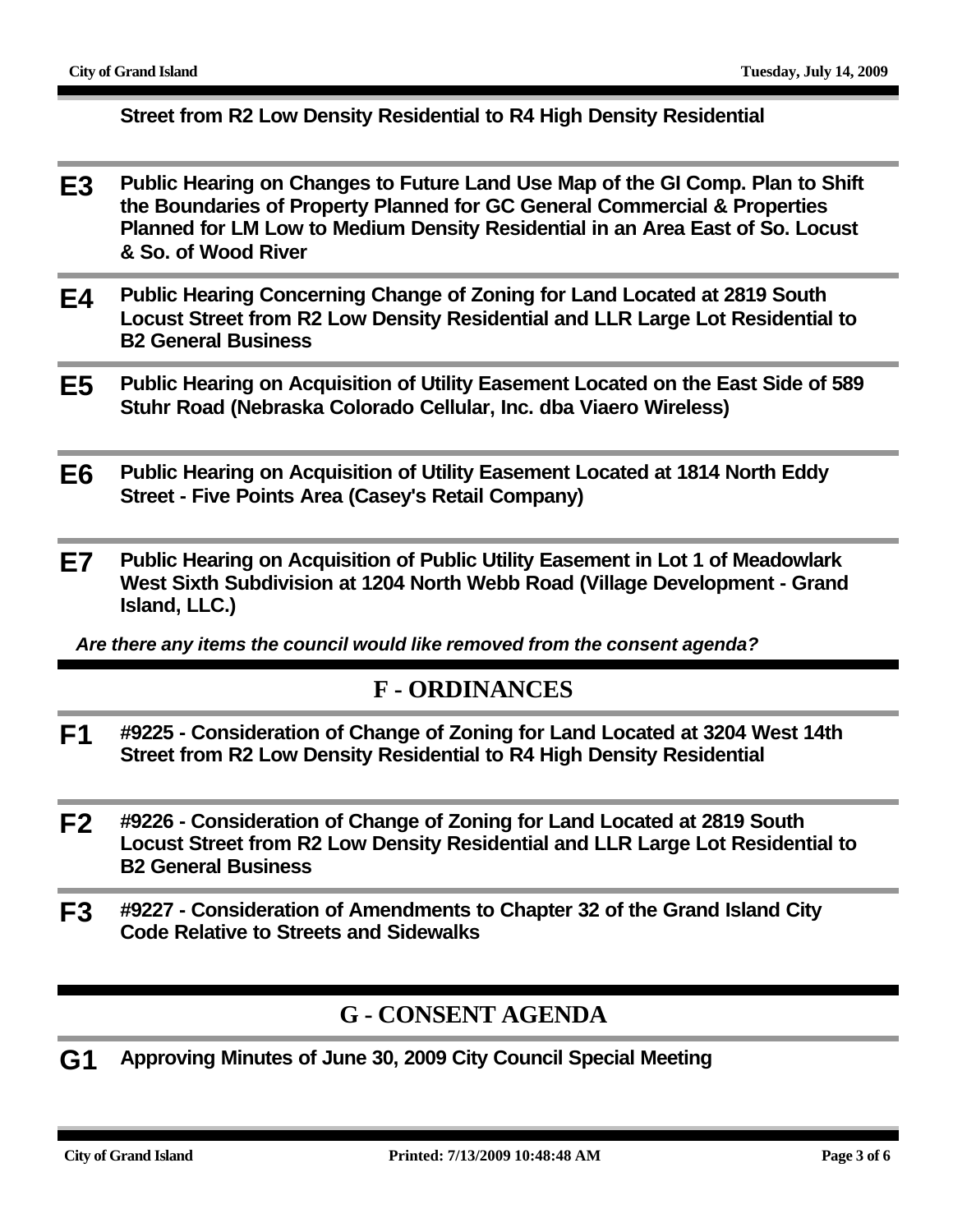- **G2 Approving Appointments of Hugh Miner, Roy Neneman, and Byron Wheeler to Business Improvement District #4**
- **G3 #2009-156 Approving Final Plat and Subdivision Agreement for Voltaire Villas Subdivision**
- **G4 #2009-157 Approving Final Plat and Subdivision Agreement for Journeys End Subdivision**
- **G5 #2009-158 Approving Acquisition of Utility Easement Located on the East Side of 589 Stuhr Road (Nebraska Colorado Cellular, Inc. dba Viaero Wireless)**
- **G6 #2009-159 Approving Acquisition of Utility Easement Located at 1814 North Eddy Street - Five Points Area (Casey's Retail Company)**
- **G7 #2009-160 Approving Bid Award for Boiler Draft Fan Motors Platte Generating Station**
- **G8 #2009-161 Approving Bid Award for Water Main Project 2009-W-3 Water Main Extension - Husker Highway and 60th Road (Alda Water Line)**
- **G9 #2009-162 Approving Bid Award for Liquid Ortho-Polyphosphate for Corrosion Control**
- **G10 #2009-163 Approving Contract Agreement for Easement Appraisal Services for the 115 kV Interconnection Line with NPPD at St. Libory**
- **G11 #2009-164 Approving Public Right-of-Way Access Agreement with EPA (Parkview Superfund)**
- **G12 #2009-165 Approving Contract Termination Platte Generating Station Mercury Control System**